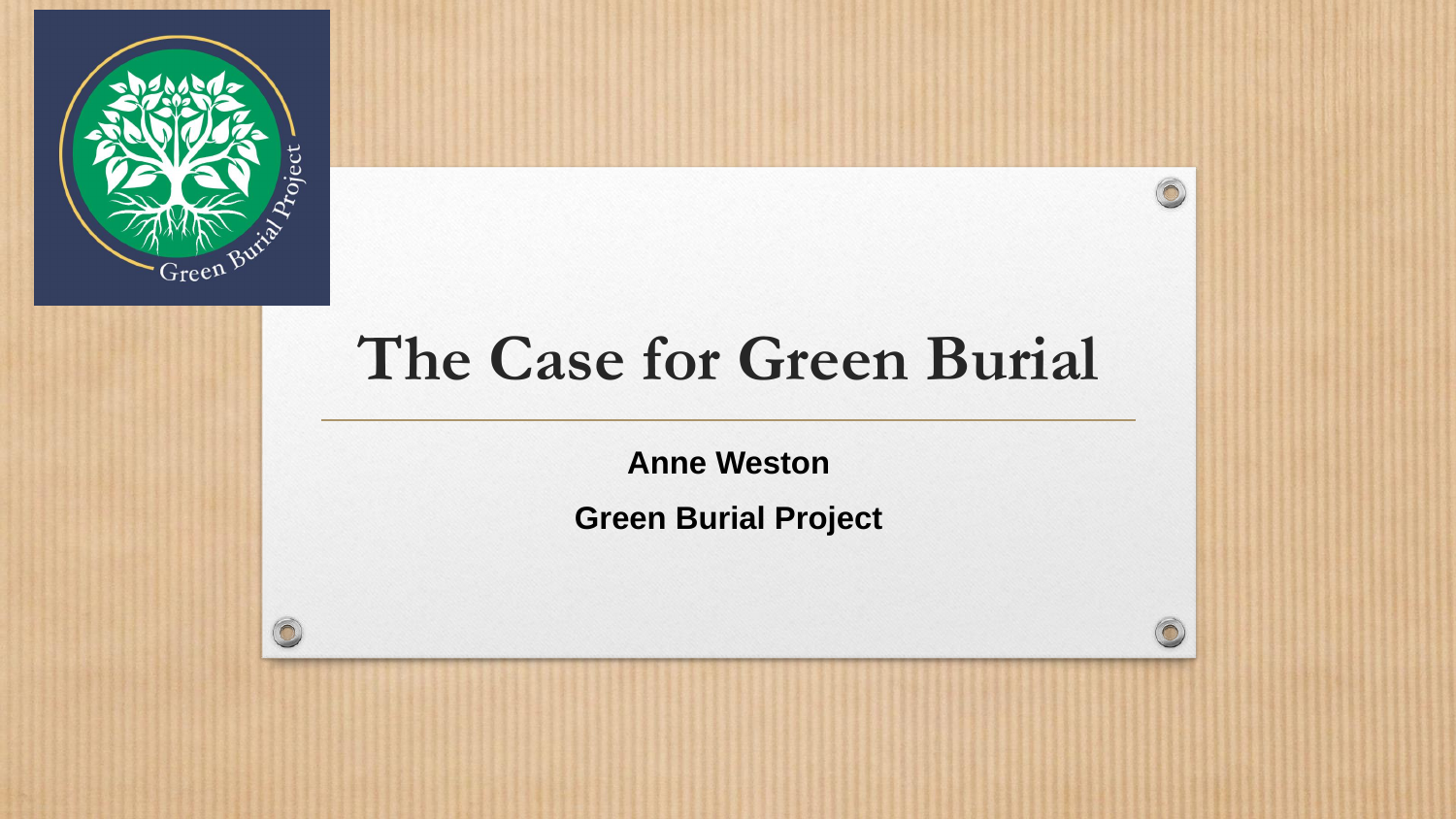

### **3 Tenets of Green Burial**

- **No embalming**
- **No vault**
- **Biodegradable coffin or shroud**

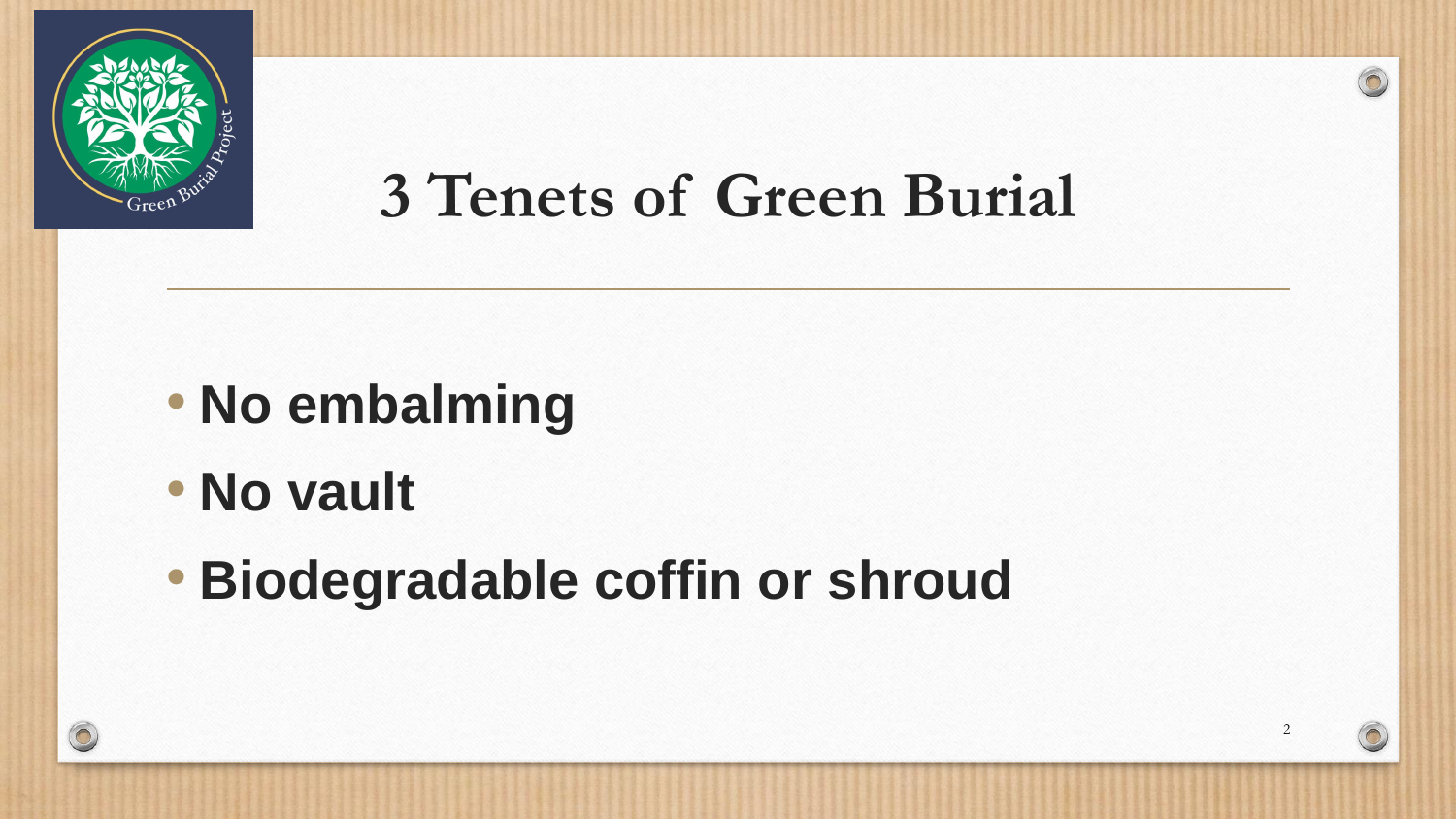

#### **How Do Americans Dispose of Their Dead?**

- **2,712,630 registered deaths in the U.S. (Source: National Vital Statistics Reports, Final Data for 2015)**
- **Burials 43.5% (Source: NFDA 2017 Cremation and Burial Report)**
- **Cremations 50.2% (Source: NFDA 2017 Cremation and Burial Report)**
- **Others—gifts to science, wet cremation, burial reefs, burial at sea, home burials, no recoverable remains, green burials**

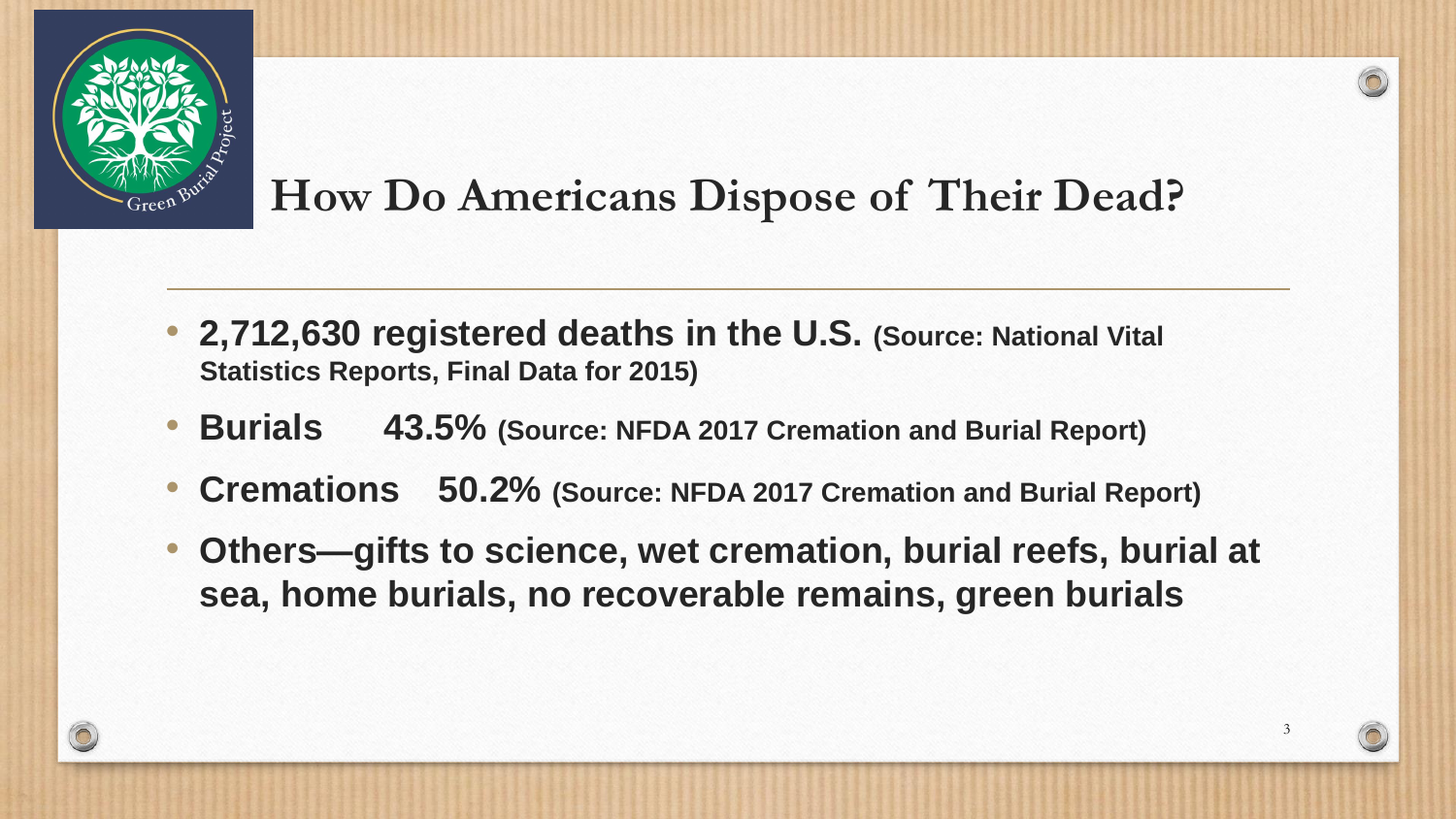

#### **Conventional Funeral Services--Costs**

**2017 Prices in the Piedmont (Source: FCAP 2017 Funeral Price Survey)**

- **Basic Services Fee -- \$505 to \$3495**
- **Embalming Fee -- \$350 to \$1195**
- **Transportation to Funeral Home Fee -- \$90 to \$595**
- **Caskets Prices -- \$95 to \$5245**

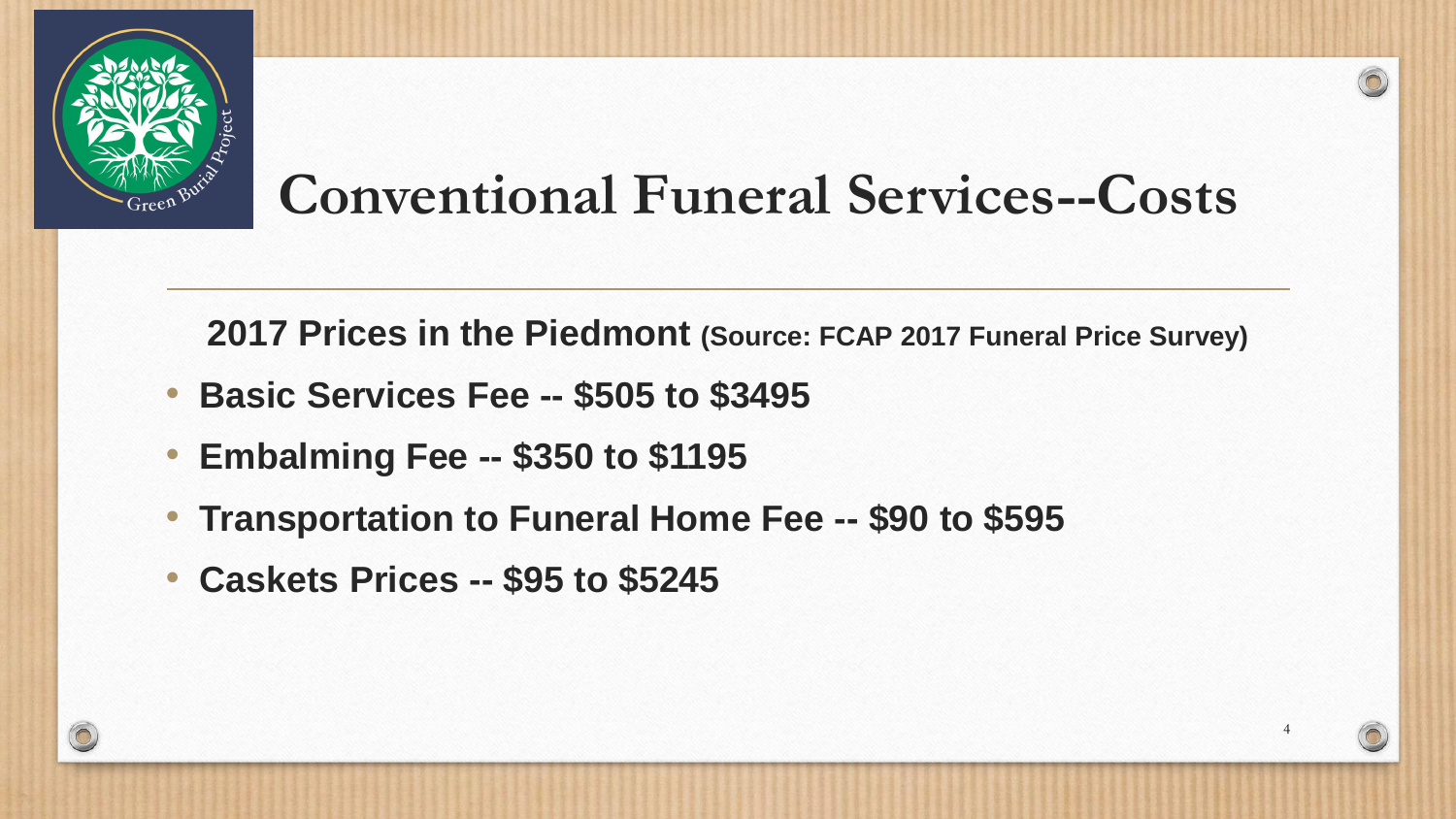

#### **Conventional Burials--Costs**

**Burial Prices (Source: www.everplans.com/articles/how-much-does-it-cost-to-beburied-in-a-cemetery)**

- **Plot -- \$750-\$3750 (local)**
- **Vault / grave liner -- \$500-\$2500**
- **Opening / closing grave -- \$800-\$1500**
- **Endowment care -- 0-\$250**
- **Headstone / marker -- \$500-\$4000**
- **Installation of headstone / marker -- \$450-\$850**

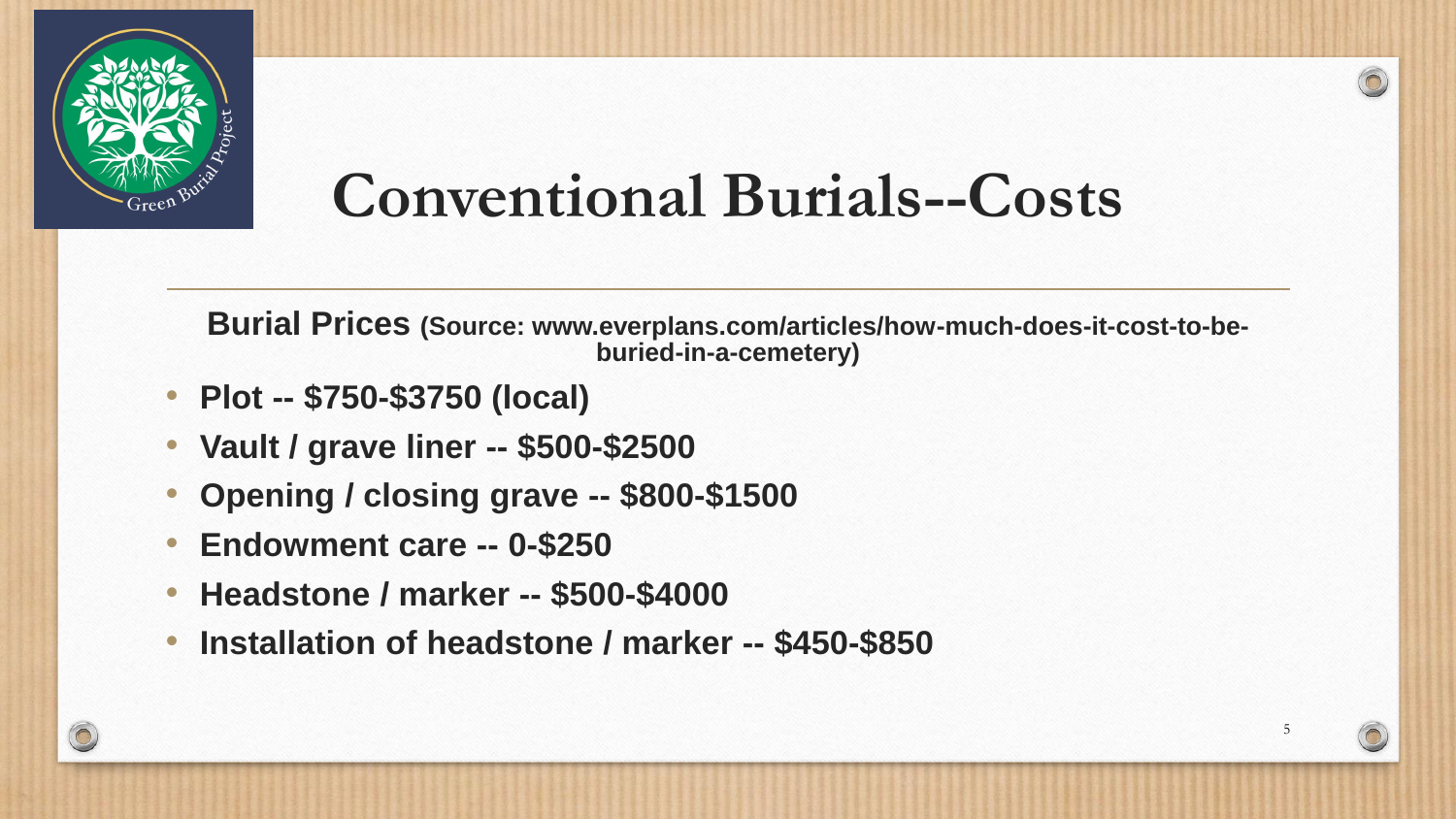

# **Conventional Cremations**

- **Direct Cremation**
	- **removal of body to funeral home or crematory**
	- **obtain permits and authorization**
	- **body heated in a cremation oven (called a "retort")**
	- **cremains (i.e., ashes) returned to family**
	- **family can dispose of cremains as they see fit**

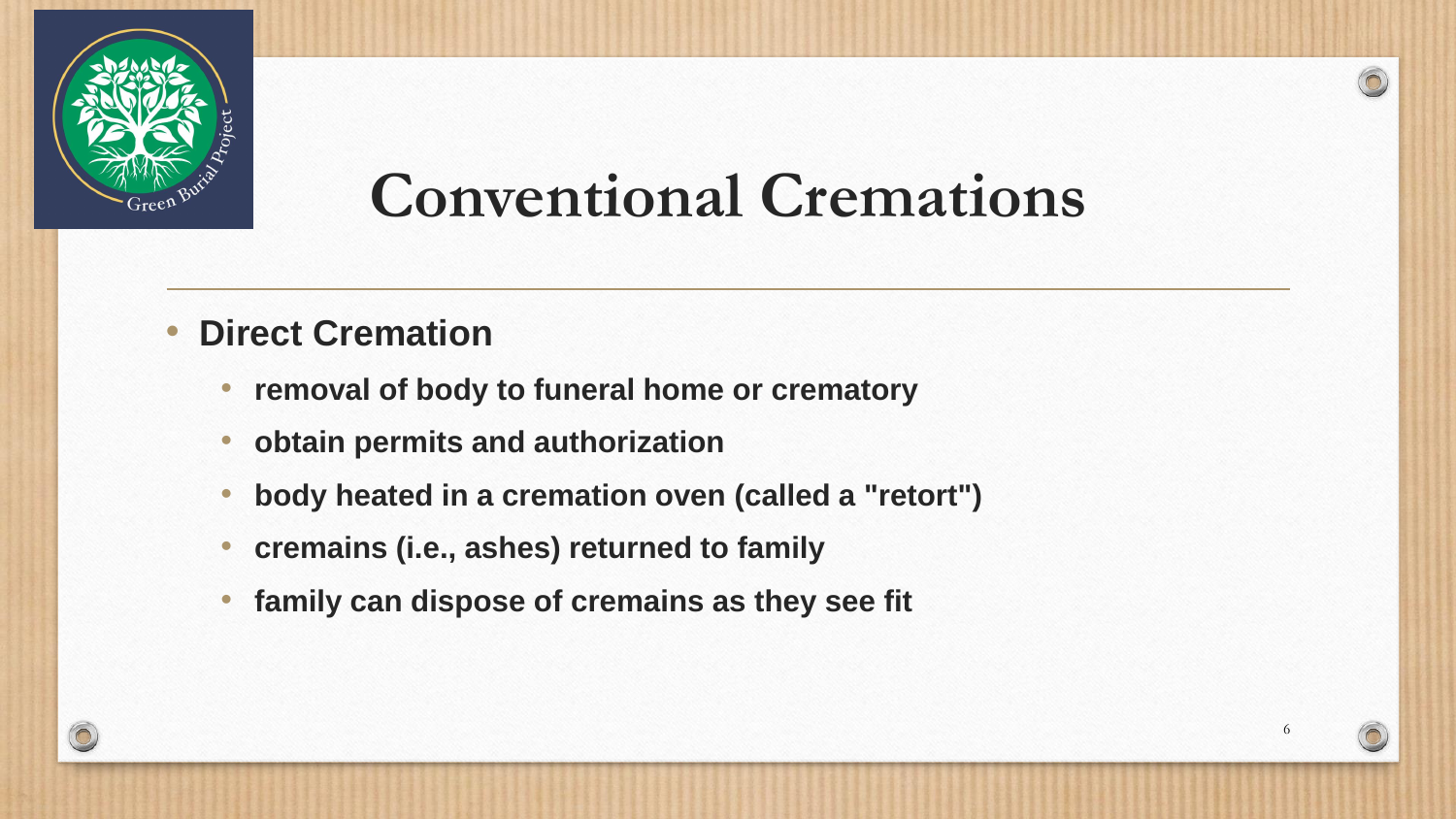

### **Conventional Cremations--Costs**

**2017 Prices in the Piedmont (Source: FCAP 2017 Funeral Price Survey)**

- **Direct cremation -- \$695-\$3095**
- **Cremation with funeral director services would include variations on the above (transportation, storage, basic services fee, urn, etc.)**
- **Plots -- \$600 (Durham) - \$25,000 (Duke Gardens)**

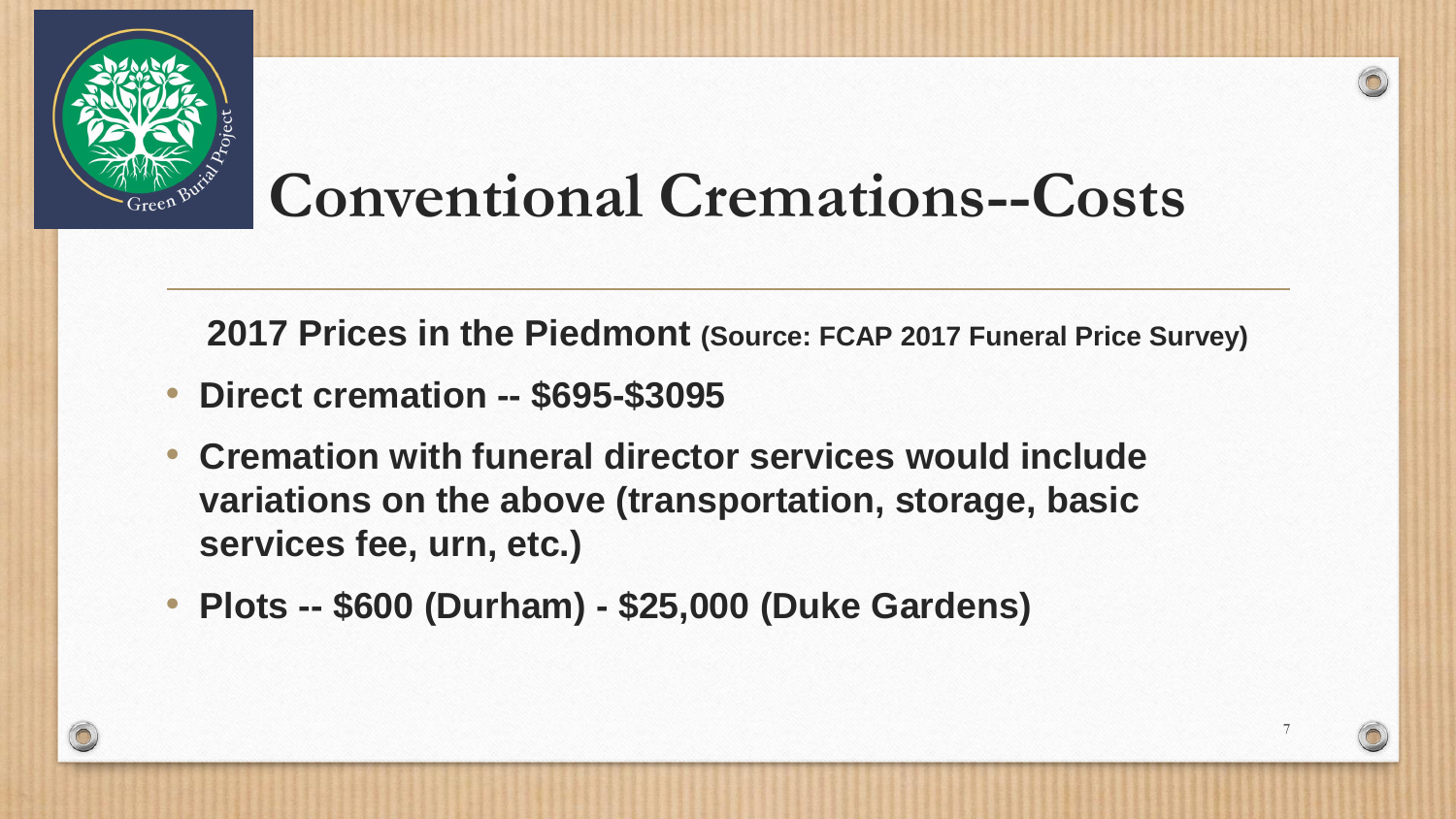

#### **Environmental Costs**

- **Formaldehyde—approx. 800,000 gallons of solution buried annually, plus manufacturing, handling, worker exposure, waste disposal and cleanup**
- **Metals—2,700 tons of bronze / copper; 90,000 tons of steel annually**
- **Hardwoods—30 million board ft. of oak, maple & cherry annually**
- **Concrete—1.6 million tons of vault concrete buried annually**
- **Cremation fuel—@ approx. 28 gals. / body (about 1260 miles in a Prius) = 32,760,000 gallons per year.**

(Source: www.fcasocal.org)

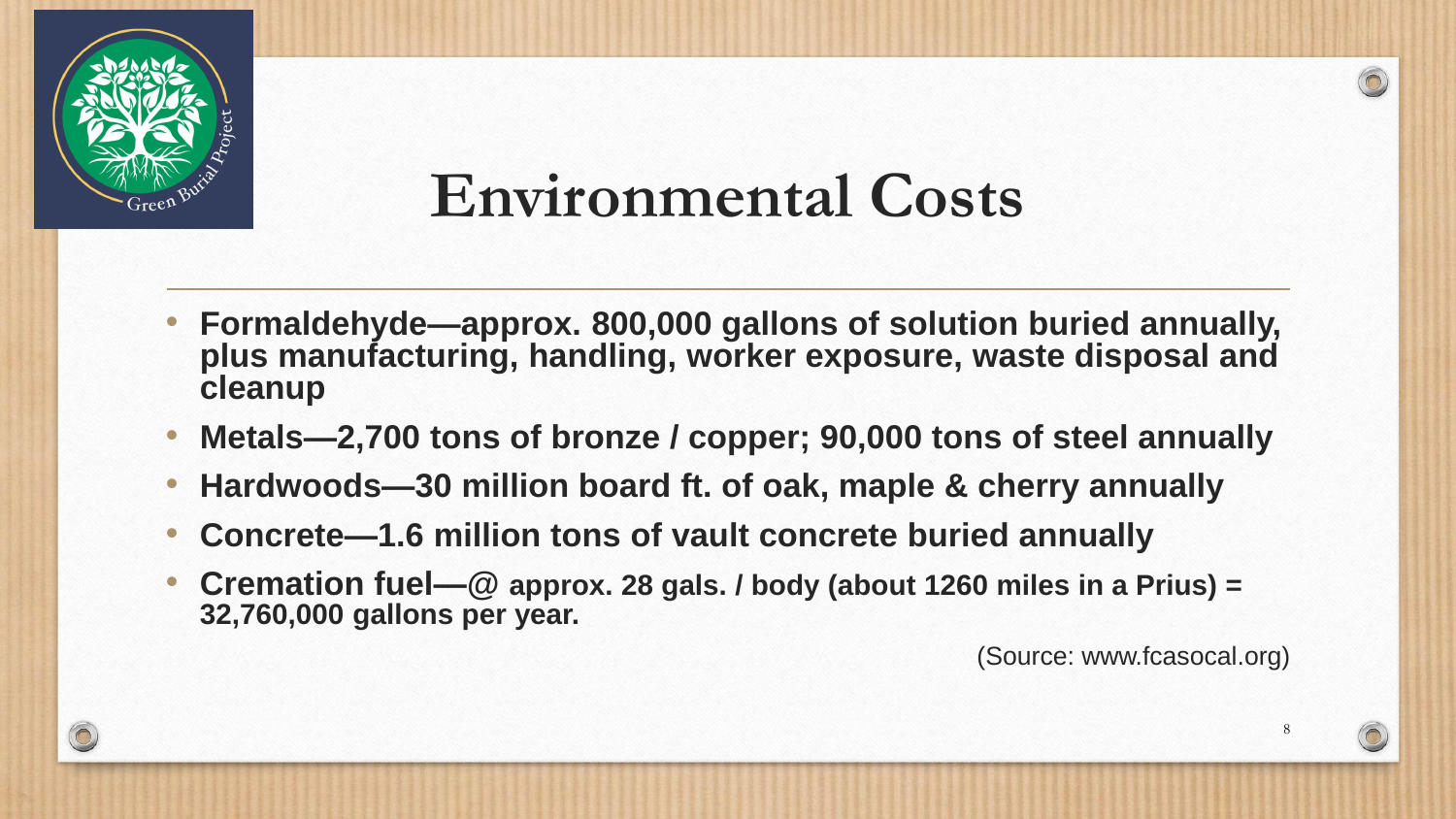

#### **How to reduce the environmental costs**

- **Skip embalming -- In most cases, it is not required by NC law.**
- **Choose a low impact coffin--FSC certified unfinished wood; willow; felted wool; cardboard**
- **Choose a shroud -- linen, silk, cotton, old quilt.**
- **Select a cemetery that does not require a vault or grave liner.**

9

• **Choose a crematory that uses pollutant filters/scrubbers.**

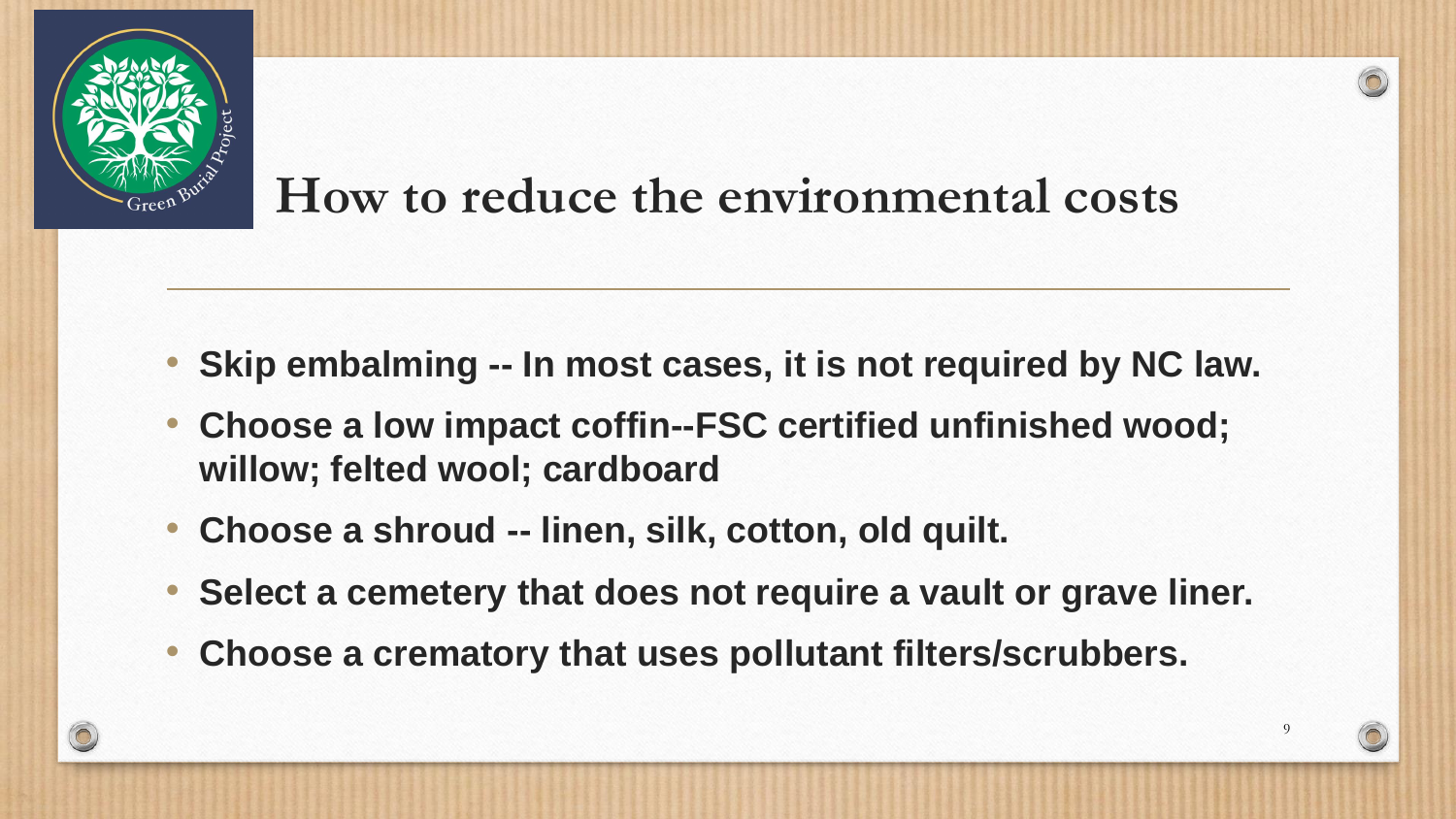

### **Green Burial Costs**

- **Plot -- \$1000-\$4500**
- **Opening / closing the grave -- \$0-\$1050**
- **Biodegradable coffins / shrouds -- \$0-\$1500**
- **Perpetual care -- \$0-\$350**

**(Source: websites of NC green burial grounds)**

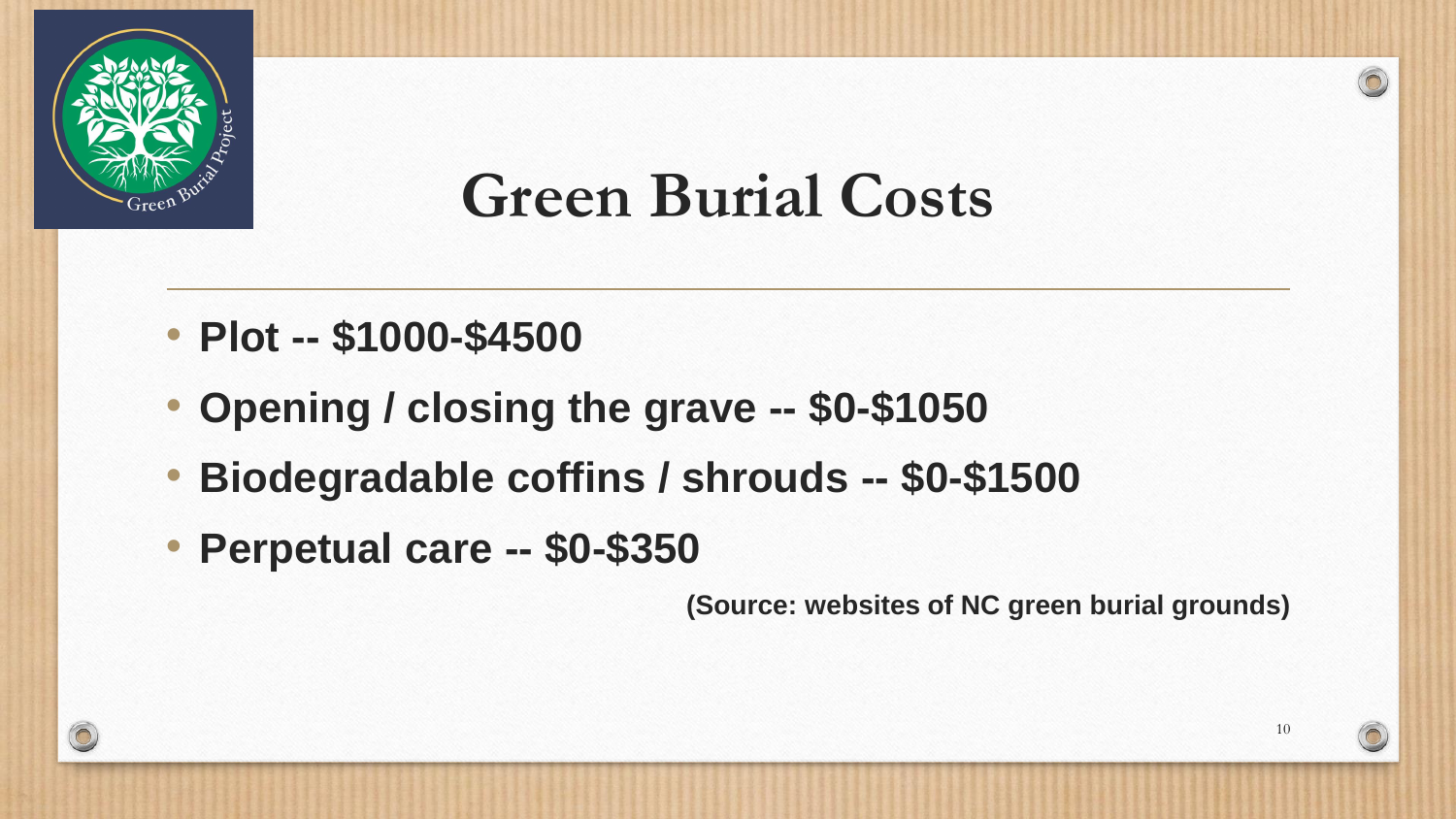

# **NC Green Burial Grounds**

- **Historic Oakwood Cemetery (hybrid), Raleigh**
- **Highland Meadow (hybrid), Fayetteville**
- **Pine Forest (natural), Wake Forest**
- **Forest Lawn (hybrid), Candler**
- **Green Hills Cemetery (hybrid), Asheville**
- **Carolina Memorial Sanctuary (conservation burial ground), Mills River**
- **Church of the Burrow (natural), Moncure**